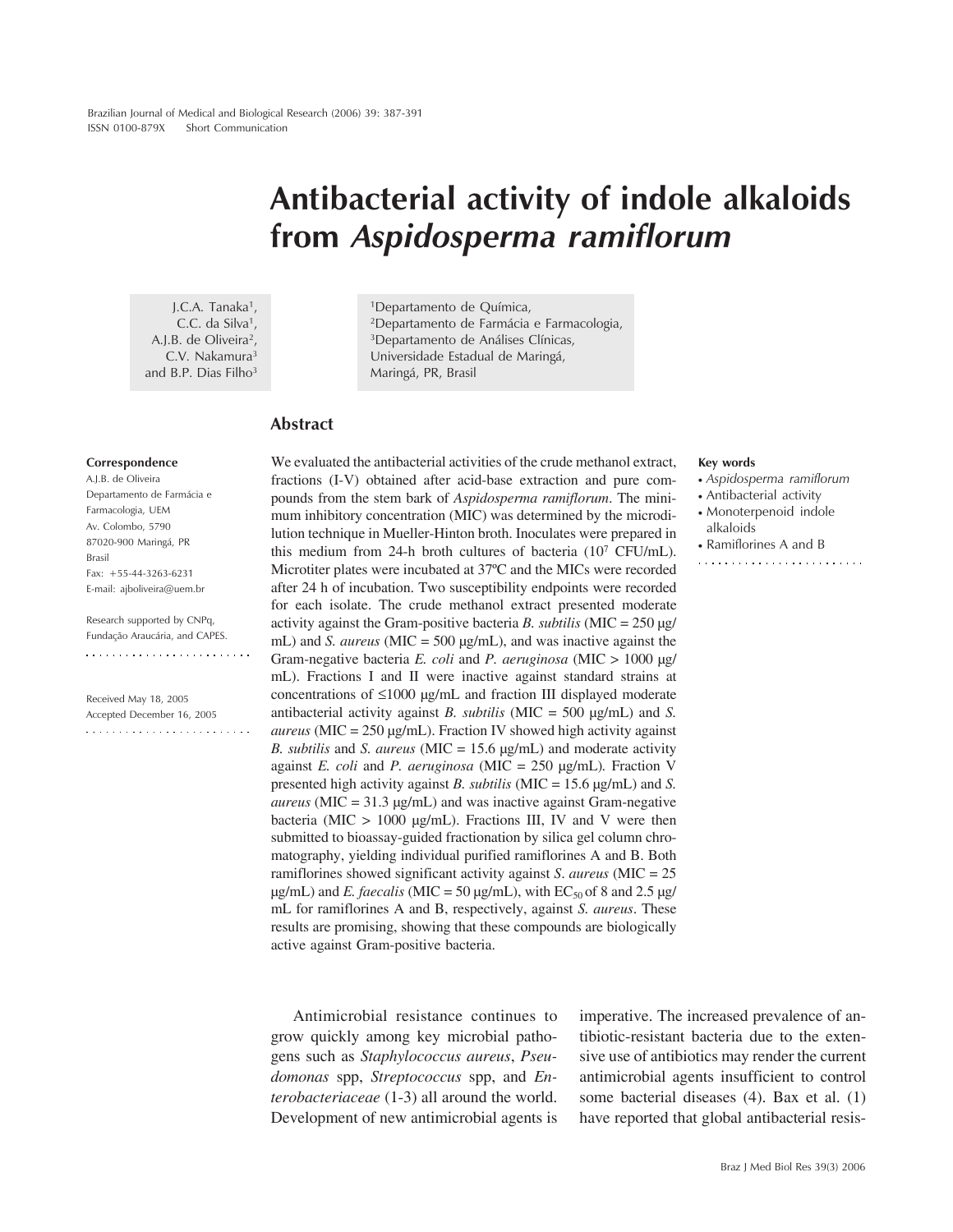tance is becoming an increasing public health problem. Bacterial resistance to almost all available antibacterial agents has been reported. The pharmaceutical industry and biotechnology companies are intensifying efforts to discover novel antibacterial agents in attempts to overcome bacterial resistance.

The search for and use of drugs and dietary supplements derived from plants have accelerated in recent years (4). Ethnopharmacologists, botanists, microbiologists, and natural-product chemists are combing the Earth for phytochemicals and "leads" which could be developed for the treatment of infectious diseases. According to Cowan (4), while 25 to 50% of current pharmaceuticals are derived from plants, none are used as antimicrobial agents. Plants produce highly bioactive molecules that allow them to interact with other organisms in their environment. Many of these substances are important in the defense against herbivores and contribute to the resistance to diseases (4). Plants, therefore, can be promising sources of antimicrobial agents.

Plants are widely employed in folk medicine, mainly in communities with inadequate conditions of public health and sanitation. Several medicinal plants have been extensively studied in order to find more effective and less toxic compounds. *Aspidosperma* species commonly grow in tropical America, with trees 2 to 60 m in height growing in a variety of habitats from the dry fields of south-central Brazil, Paraguay, and Argentina to the inundated river margins of the Amazon basin, and at elevations from a few meters above sea level to approximately 2000 m in eastern Peru and Bolivia (5). Extracts of parts of these plants have been used in traditional medicine for liver disorders, colds with fever, and as analgesics  $(6)$ .

In the screening of a series of medicinal plants from Surinam for antimicrobial activity, extracts of three *Aspidosperma* species were among the most active antimicrobial samples (7). In their preliminary report (7), these investigators mentioned that the compounds detected in *A. marcgraviarum* and *A. excelsum* were dimeric monoterpenoid indole alkaloids identical to aspidexcine and aspidexcelsine. Furthermore, they identified other alkaloids such as tetrahydrosecamine and decarbomethoxytetrahydrosecamine.

The present study of the antibacterial activity of *A. ramiflorum* is part of our program directed at the investigation of new active extracts and the isolation of antiprotozoal and antimicrobial compounds from Brazilian plants (8,9). The antibacterial activity of ethanolic extracts from the stem bark of *A. dispermum*, *A. olivaceum*, *A. pyrifolium*, *A. pyricolum*, *A. polyneuron*, and *A. ramiflorum* has been determined (8). *A. ramiflorum* Muell. Arg. (Apocynaceae), commonly known as "guatambu", is a tree which grows from 12 to 30 m in height and is native to the forests of Southeastern Brazil (10), and the extract of its bark was the most active. Some alkaloids, including ramiflorines A and B, have been previously isolated from the stem bark of *A. ramiflorum* (11) but these ramiflorines have not been studied for antimicrobial activity.

The present paper deals with activityguided fractionation of the crude methanolic extract of *A. ramiflorum* Muell. Arg. stem bark, followed by isolation and identification of active fractions and compounds. The stems of *A. ramiflorum* Muell. Arg. were collected in the Horto Florestal de Maringá, September 2003, in Maringá, State of Paraná, Brazil. An exsiccate (HUM 8363) of the plant collected and identified was deposited and authenticated in the Herbarium of the State University of Maringá, Maringá, PR, Brazil.

The air-dried stem of the plant (1000 g) was extracted at room temperature with methanol (MeOH). After removal of MeOH by evaporation, 28.96 g crude extract was obtained, which was added to a 10% acetic acid solution and kept at 5ºC overnight. The material insoluble in 10% acetic acid (frac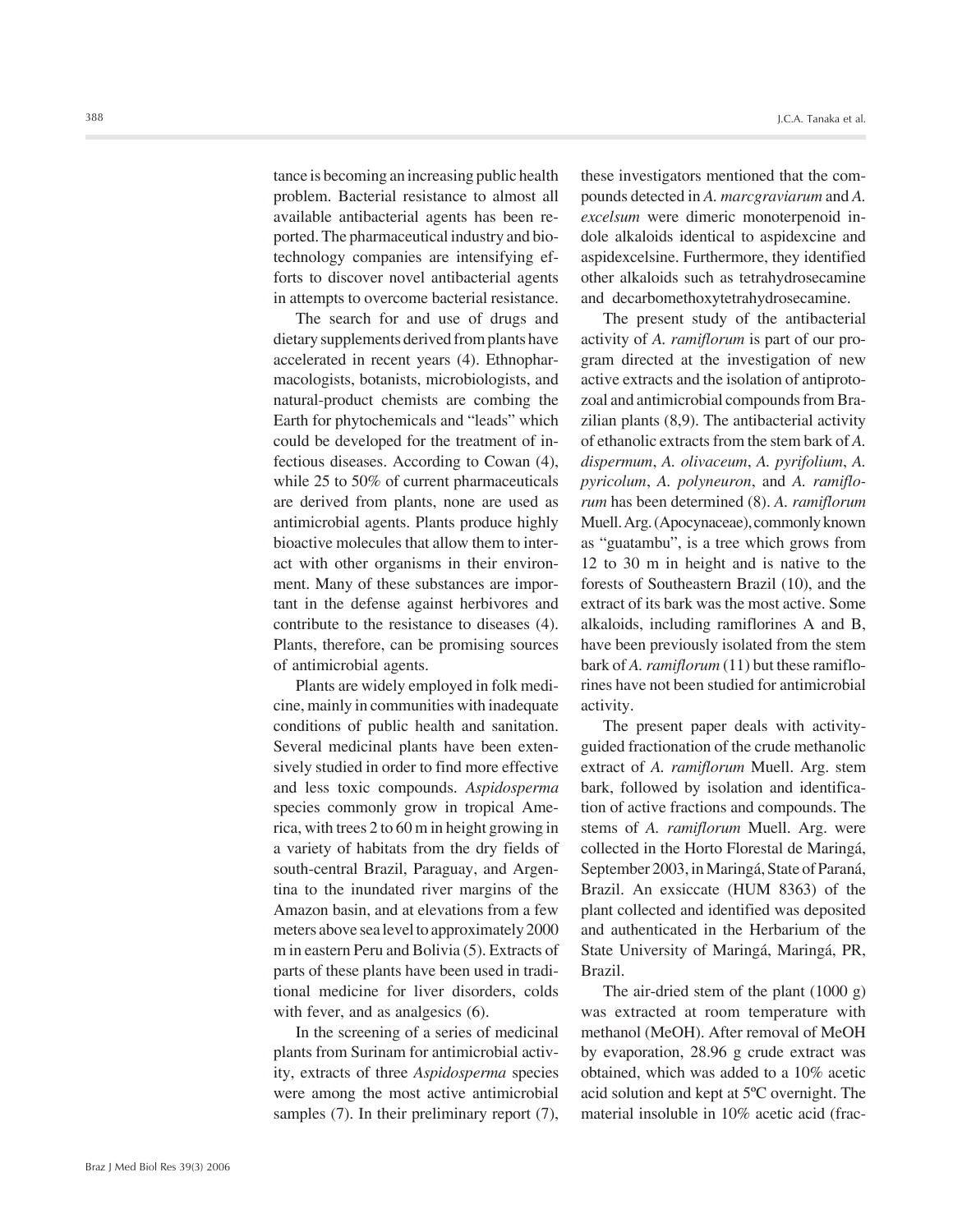tion I, 4.89 g) was filtered and the aqueous phase obtained was first extracted with chloroform (CHCl<sub>3</sub> - fraction II,  $0.51$  g). The pH was then increased to 7, and a neutral precipitate was obtained (fraction III, 7.04 g) and extracted with CHCl<sub>3</sub> (fraction IV,  $0.24$ ) g). The pH of the remaining aqueous phase was raised to 10 and the aqueous phase was extracted with CHCl<sub>3</sub> (fraction V, 0.06 g). Finally, the aqueous phase was neutralized and lyophilized, yielding fraction VI, 16.46 g. Fractionation of fraction III, IV or V (60.0 mg) on silica gel preparative thin layer chromatography (CHCl<sub>3</sub>/MeOH 92:8) in an ammonium hydroxide atmosphere led to the isolation of ramiflorine A (5.8 mg,  $[\alpha]^{25}$ <sub>D</sub> =  $+23.0^\circ$ ,  $c = 1$  mg/mL, ethanol) and a mixture containing ramiflorine B and traces of 10 methoxy-geissoschizol. Further fractionation of this mixture on silica gel preparative thin layer chromatography (chloroform/ethyl acetate/methanol/triethylamine 45.5:45.5:8:1) was performed, yielding 3.1 mg ramiflorine B ( $[\alpha]^{25}$ <sub>D</sub> = +58.5°,  $c = 1$  mg/mL, ethanol). This procedure was repeated to obtain a sample for the antibacterial tests and for the identification of the compounds. The structures of ramiflorines A and B, established from one- and two-dimensional nuclear magnetic resonance data, were compared to those reported in the literature (11) and are illustrated in Figure 1.

The minimal inhibitory concentrations (MICs) of all extracts and reference antibiotics were determined by microdilution techniques in Mueller-Hinton broth (Merck, São Paulo, SP, Brazil) according to NCCLS guidelines (12). Inoculates were prepared in the same medium at a density adjusted to a 0.5 McFarland turbidity standard (108 colony-forming units (CFU)/mL) and diluted 1:10 for the broth microdilution procedure. Microtiter plates were incubated at 37ºC and the MICs were determined after 24 h of incubation. Two susceptibility endpoints were used for each isolate. The MIC is defined as the lowest concentration of compounds at which the microorganism tested did not demonstrate visible growth. Minimum bactericidal concentration was defined as the lowest concentration yielding negative subcultures or only one colony. Vancomycin, tetracycline, and penicillin (Sigma, St. Louis, MO, USA) were used as positive control.

Additional experiments were performed to obtain information about the antimicrobial activity of the extracts. A sensitive radial diffusion technique was used as described earlier (12). Ramiflorines A and B were tested against *S. aureus* using a solid agarose medium. The agarose layer consisted of 30 mg/100 mL tryptic soy broth system in 10 mM phosphate buffer, pH 7.2, with 0.02% Tween 20 and a 0.8% GTG agarose phase (Sigma). Each well was loaded with a 10-µL sample containing various amounts of ramiflorines (range 2 ...10, 15, 20, 25, 50 µg, C- and C+ negative and positive controls, respectively). The plates were incubated at 37ºC for 16 h until growth of the microorganisms was visible. The diameter of the zone of complete inhibition was measured to the nearest whole millimeter.

A dose-response assay was also carried out for the individual purified ramiflorines A and B. *S. aureus* was grown in Mueller-Hinton broth to yield a suspension containing 106 CFU/mL, and then added to sterile tubes containing the ramiflorines to obtain final concentrations of 0.001, 0.01, 0.1, 1, 10, 100, and 1000 µg/mL. Tubes were incubated at 37ºC for 24 h, and CFU were then counted for each tube.

All experiments were performed at least



Figure 1. Structures of ramiflorines A and B.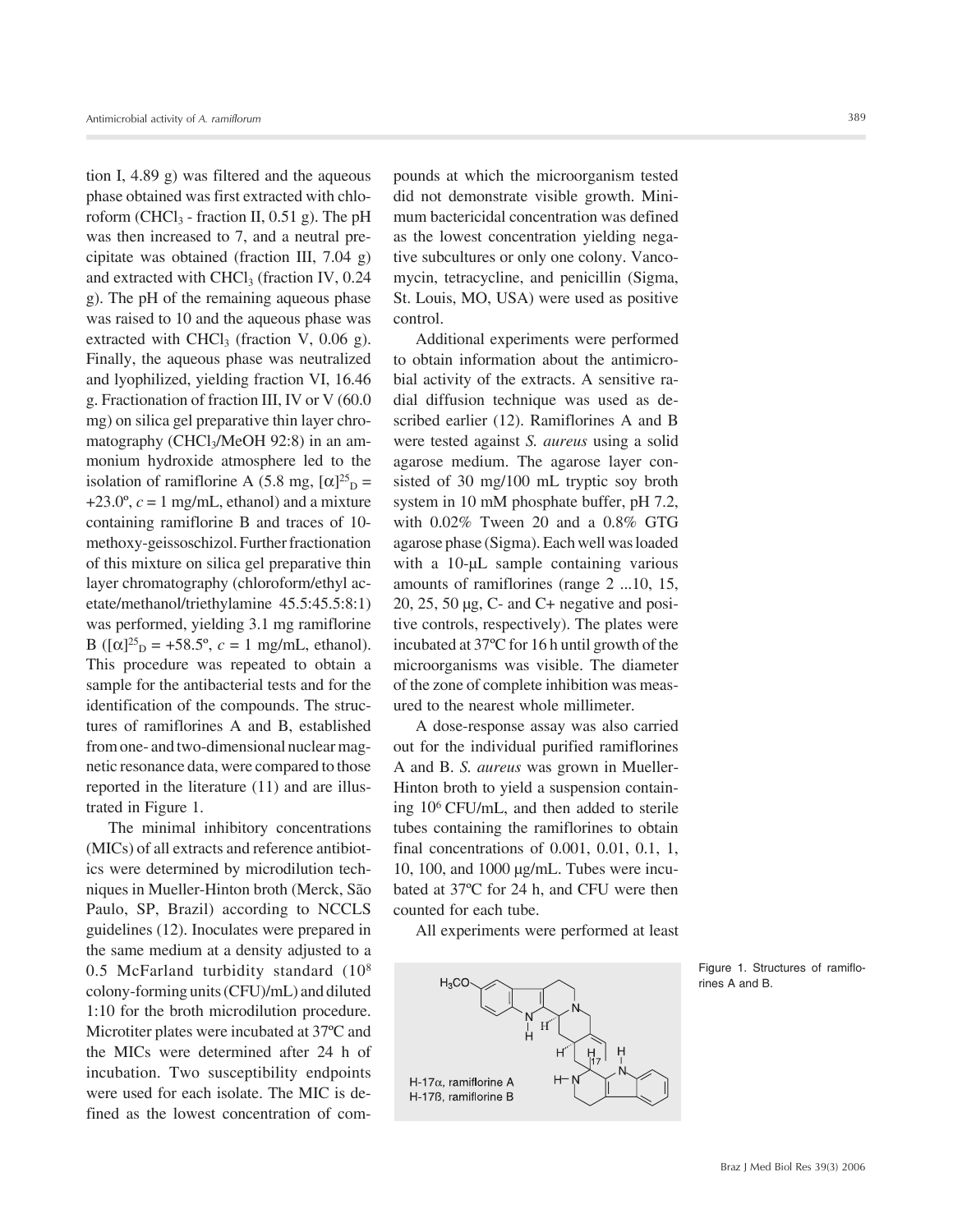The plants of the *Aspidosperma* genus are known to contain indole alkaloids, several of which possess important pharmacological properties (6,13). These reports prompted us to carry out the separation of a crude methanol extract of *A. ramiflorum*. The separation was performed according to the usual acid-base method, which produces both an alkaloid mixture and closely related metabolites.

In the present study, the stem bark of *A. ramiflorum* was extracted with methanol. After removal of methanol, the crude extract obtained was submitted to acid-basic extraction. The *in vitro* results of antibacterial activities of the crude methanolic extract and fractions were classified as follows: when the MIC was 100 µg/mL or less, the antibacterial activity was considered to be significant, when the MIC was 100 to 500 µg/mL the antibacterial activity was considered moderate, when the MIC was 500 to 1000 µg/mL the antibacterial activity was considered weak, and when the MIC was over 1000 µg/mL the extracts were considered to be inactive. Different results were obtained for Gram-positive and Gram-negative bacteria. The methanol extract presented a moderate activity against the Gram-positive bacteria

Figure 2. Dose-response effect of ramiflorines A (filled circles) and B (open circles) against *Staphylococcus aureus. S. aureus* was grown in Mueller-Hinton broth to yield a suspension containing 10<sup>6</sup> CFU/mL, and then added to sterile tubes containing the ramiflorines to obtain final concentrations of 0.001, 0.01, 0.1, 1, 10, 100, and 1000 µg/mL. Tubes were incubated at 37ºC for 24 h, and CFU were then counted for each tube. Data are reported as means  $\pm$  SEM for at least three independent experiments.



*Bacillus subtilis* (MIC = 250 µg/mL) and *S. aureus* ( $MIC = 500 \mu g/mL$ ), and was inactive against the Gram-negative bacteria *Escherichia coli* and *Pseudomonas aeruginosa*. Fractions I and II were inactive against standard strains at concentrations of ≤1000 µg/mL. Fraction III displayed a moderate antibacterial activity against *B. subtilis* (MIC = 500 µg/mL) and *S. aureus* (MIC = 250 µg/ mL). Fraction IV showed a strong activity against *B. subtilis* and *S. aureus* (MICs = 15.6 µg/mL) and a moderate activity against the Gram-negative bacteria *E. coli* and *P. aeruginosa* (MIC = 250 µg/mL)*.* Fraction V presented a strong activity against *B. subtilis*  $(MIC = 15.6 \mu g/mL)$  and *S. aureus*  $(MIC =$ 31.25 µg/mL) and was inactive against Gramnegative bacteria (MIC > 1000 µg/mL). The MICs of tetracycline for *E. coli* and *P. aeruginosa* were 1.5 and 6.2 µg/mL, respectively. The MIC of vancomycin for *B. subtilis* was 0.18 µg/mL and the MIC of penicillin for *S. aureus* was 0.01 µg/mL.

J.C.A. Tanaka et al.

On the basis of these findings, the refractionation of the neutral precipitate fraction III on silica gel led to the isolation of ramiflorine A and a mixture containing ramiflorine B. Further fractionation of this mixture on silica gel was performed, yielding ramiflorine B. The structures of ramiflorines A and B are shown in Figure 1.

The MICs of both ramiflorines A and B were determined against the Gram-positive bacteria *S. aureus* and *E. faecalis.* The compounds presented MIC values of 25 and 50 µg/mL for *S. aureus* and *E. faecalis*, respectively. Further confirmation of these results was obtained by a radial diffusion assay with *S. aureus*. The activities of ramiflorines A and B against the bacteria tested were assessed in agarose gel. The minimal concentration of ramiflorines that resulted in inhibition of *Staphylococci* growth was 2.0 µg. This assay was designed to achieve maximal sensitivity with minimal consumption of reagents and could be used in bioassay-guided fractionation. Prompted by these results, the